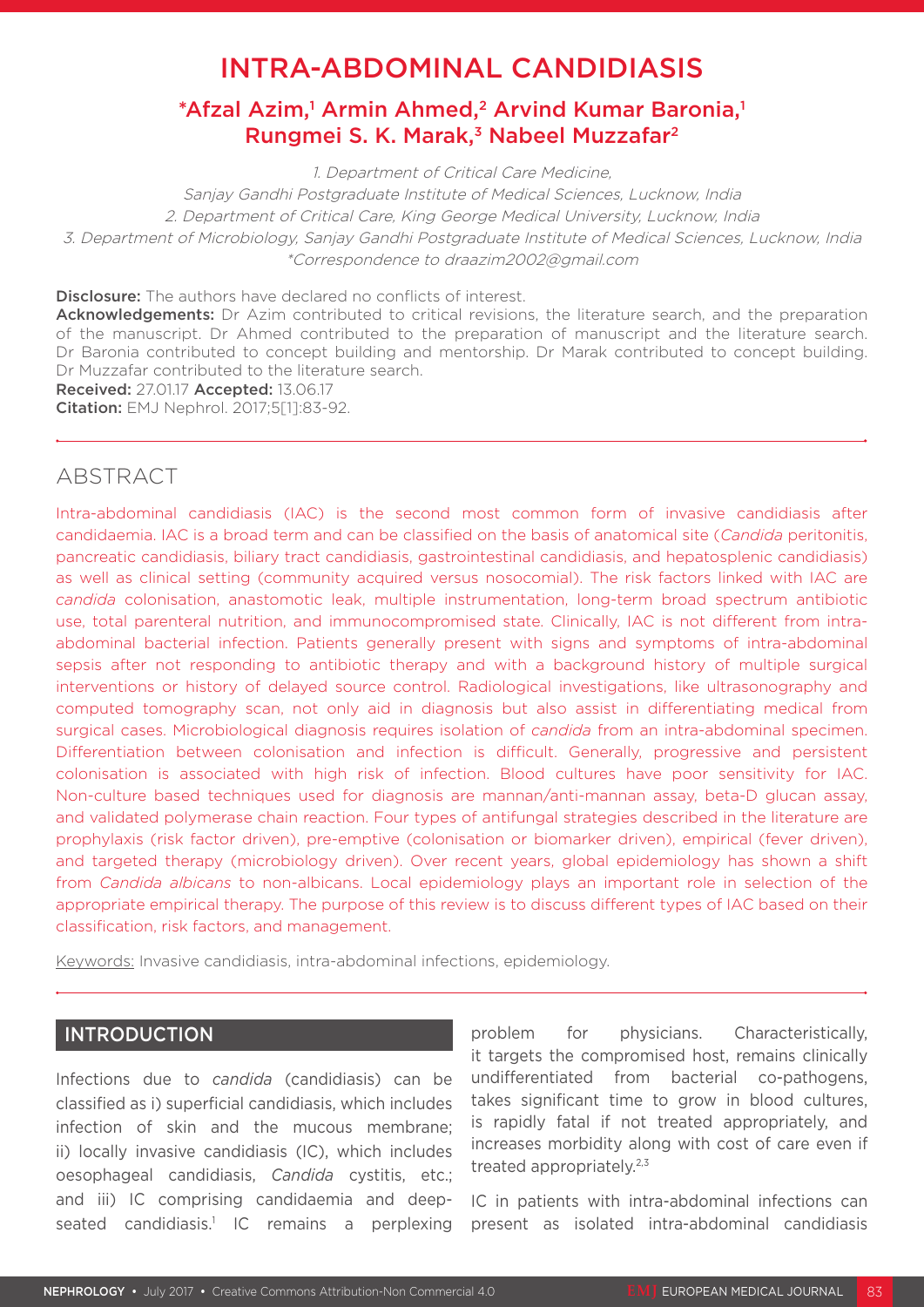(IAC), isolated candidaemia, or IAC with concomitant candidaemia. Global epidemiology remains unclear. One of the largest point prevalence studies (EPIC II) conducted across 75 countries reported *candida* as the fourth most common isolate responsible for causing infection in intensive care unit (ICU) patients. In the study population, abdominal sepsis was the second most common site of infection after respiratory tract.<sup>4</sup>

Most epidemiological national surveillance and multicentre data originate from the USA and Europe. The rate of IAC has been reported as 4.7 per 1,000 admissions in one study. The largest study to date in this field, with the most robust data, was done by Bassetti et al.<sup>5</sup> They studied 481 IAC patients from 13 countries, admitted from 2011–2013. The inclusion criteria was, as according to the guidelines, given by a multidisciplinary expert panel. However, the true incidence of IAC remains elusive due to the following reasons.

Firstly, blood cultures have poor sensitivity, as *candida* is rapidly cleared from the blood. Many cases of IAC remain undiagnosed because blood cultures do not detect all cases of candidaemia and tissue cultures are not always possible in patients with suspected deep-seated infection.6 Secondly, most studies either report IAC or isolated candidaemia in patients with intra-abdominal infections. There are very few studies that have reported the complete spectrum of IC in intra-abdominal infections.

Thirdly, IAC is a broad term, and it includes multiple conditions with different aetiologies (Figure 1). Currently, appropriate classification and nomenclature is lacking in the literature, resulting in scarce data in this field. Recently, in a consensus statement given by multinational experts, various agendas regarding IAC were addressed.7

Fourthly, *candida* is a normal flora of the gastrointestinal tract. Similar to *enterococci*, it has remained unclear whether its presence in an intraabdominal specimen is relevant for therapy or outcome. Unlike candidaemia, isolation of *candida* in an intra-abdominal specimen is not synonymous with the need for antifungal therapy.

Treatment strategies for IAC have been classified as prophylactic, pre-emptive, empirical, and targeted. Prophylactic therapy is given to a subgroup of patients that have ≥1 risk factors for IAC. Pre-emptive therapy is based on colonisation density or biomarkers such as beta-D glucan. In this strategy, patients undergo regular surveillance of *candida* colonisation or biomarker serum levels. Once a predefined threshold is crossed, a patient becomes a candidate for antifungal therapy. A recently conducted randomised controlled trial (INTENSE) involving 241 patients undergoing gastrointestinal surgery for intra-abdominal infections from 53 centres across 17 countries failed to show benefit of pre-emptive antifungal therapy over placebo.<sup>8</sup> However, the study did show that patients with a positive beta-D glucan result had a higher risk of confirmed IAC (odds ratio [OR]: 3.66; 95% confidence interval [CI]: 1.01–13.29) as compared to those with negative results.



# Figure 1: Classification of intra-abdominal candidiasis. \*Not discussed in the article.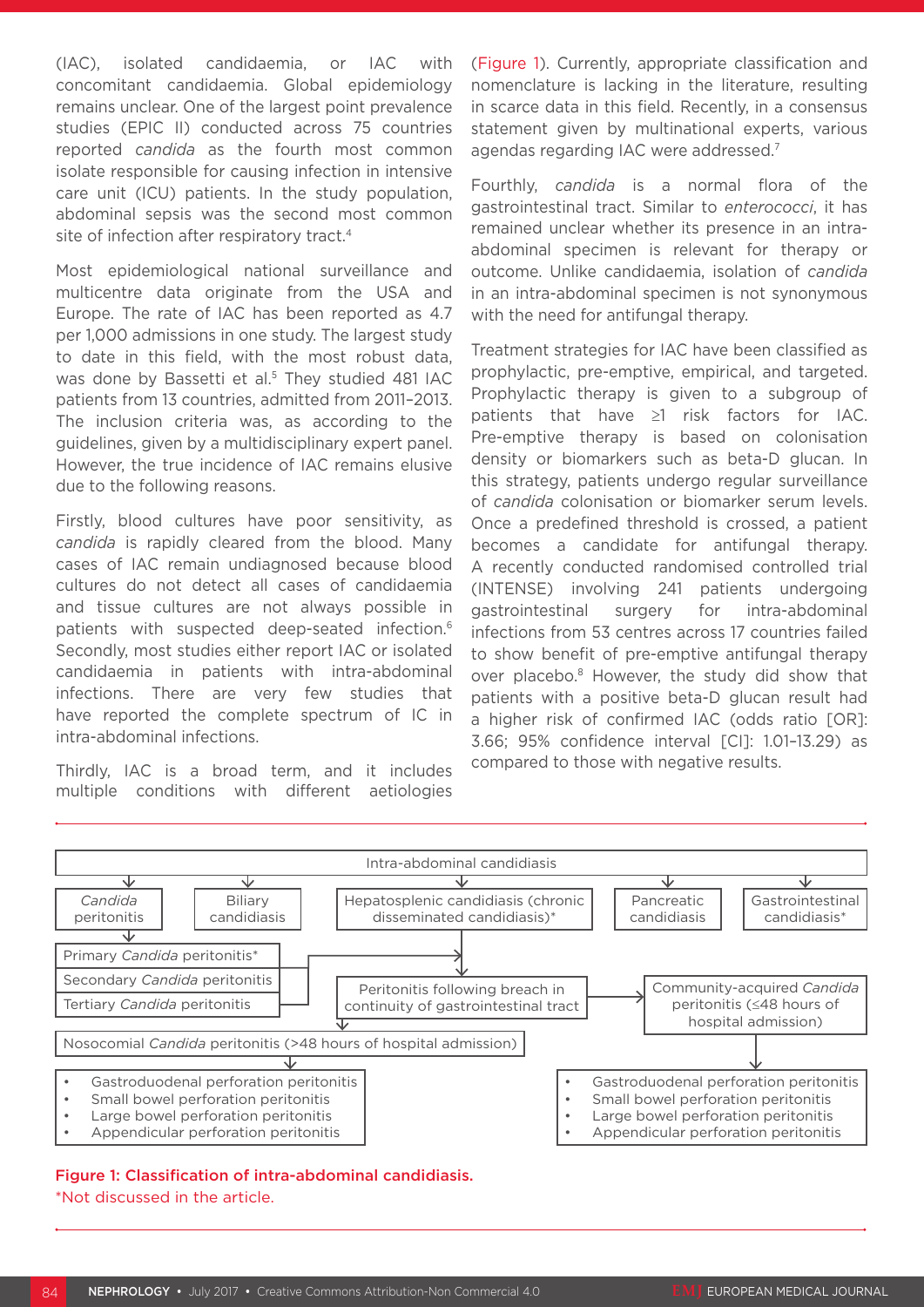| $\frac{1}{2}$                                              |                                                                                                            | 2                                   |                                                                                                 | $\infty$                                                  | $\sim$                                                                                                                 | $\mathbf{L}$                                          | $\mathsf{M}$                                                                                                 | LO                                                    |                                                                                                                              |
|------------------------------------------------------------|------------------------------------------------------------------------------------------------------------|-------------------------------------|-------------------------------------------------------------------------------------------------|-----------------------------------------------------------|------------------------------------------------------------------------------------------------------------------------|-------------------------------------------------------|--------------------------------------------------------------------------------------------------------------|-------------------------------------------------------|------------------------------------------------------------------------------------------------------------------------------|
| $\frac{1}{2}$                                              |                                                                                                            | 6.5                                 |                                                                                                 | $\infty$                                                  |                                                                                                                        |                                                       |                                                                                                              |                                                       |                                                                                                                              |
| $\stackrel{\triangleleft}{\geq}$                           |                                                                                                            |                                     |                                                                                                 | M                                                         |                                                                                                                        |                                                       | $\mathbf{L}$                                                                                                 |                                                       |                                                                                                                              |
| $\stackrel{\triangleleft}{\geq}$                           |                                                                                                            | $\sim$<br>'n,                       |                                                                                                 | M                                                         |                                                                                                                        |                                                       |                                                                                                              | $\overline{4}$                                        |                                                                                                                              |
| $\stackrel{\triangle}{\geq}$                               |                                                                                                            | 2.4                                 |                                                                                                 | $\overline{20}$                                           |                                                                                                                        |                                                       | $\overline{5}$                                                                                               | $\overline{\Xi}$                                      |                                                                                                                              |
| $\stackrel{\triangleleft}{\geq}$                           |                                                                                                            | LO<br>76.                           |                                                                                                 | 58                                                        | most<br>common<br>isolate<br>C.<br>albicans                                                                            | C.<br>albicans<br>most<br>common<br>isolate           | $\frac{1}{6}$                                                                                                | 78                                                    |                                                                                                                              |
| Community-acquired peptic<br>ulcer perforation peritonitis |                                                                                                            |                                     | Gastroduodenal (48/68)<br>  Small intestinal (18/55)<br>  Large bowel (2/8)<br>  Appendix (0/9) | Nosocomial CP (73/93)<br>Community-acquired CP<br>(20/93) | <br>  Gastroduodenal* 41%<br>  Small intestine 34.1%<br>  Appendicular perforation 0%<br>  Appendicular perforation 0% | perforation<br>Peptic ulcer<br>peritonitis            | Gastroduodenal (14/22)<br>  Small intestine (8/15)<br>  Large bowel (9/38)<br>  Other (1/6)<br>  Other (1/6) | er perforation<br>Peptic ulce<br>peritonitis          |                                                                                                                              |
| 12%                                                        |                                                                                                            | $\overline{4}$                      |                                                                                                 | 38                                                        | $\stackrel{\triangle}{\geq}$                                                                                           | 52                                                    | 24                                                                                                           | 21.7                                                  |                                                                                                                              |
| $\circ$                                                    |                                                                                                            | $\stackrel{\triangleleft}{\geq}$    |                                                                                                 | 28%                                                       | $\stackrel{\triangleleft}{\geq}$                                                                                       | $\frac{4}{2}$                                         | $\stackrel{\triangleleft}{\geq}$                                                                             | $\stackrel{\triangleleft}{\geq}$                      |                                                                                                                              |
|                                                            | Community-<br>acquired<br>perforation<br>peritonitis with<br>growth of candida<br>from ascites<br>specimen |                                     | All patients with<br>gastrointestinal<br>perforation                                            | All patients with<br>CP                                   | All patients with<br>abdominal sepsis<br>and organ failure<br>admitted to ICU                                          | with<br>All patients v<br>peptic ulcer<br>perforation | Patients with<br>intra-abdominal<br>perforation                                                              | with<br>All patients v<br>peptic ulcer<br>perforation |                                                                                                                              |
| $\frac{133}{P}$ cases of                                   |                                                                                                            | 68/140<br>(48.5%)                   |                                                                                                 | 93 cases of<br>CP                                         | 44/221<br>(20%)                                                                                                        | 63/145<br>(50%)                                       | 33/109<br>(30%)                                                                                              | 23/62<br>(37%)                                        |                                                                                                                              |
|                                                            | Retrospective<br>observational<br>single-centre<br>study                                                   |                                     | Prospective<br>observational<br>single-centre<br>study                                          | Prospective<br>observational<br>multicentre<br>study      | Prospective<br>observational<br>single-centre<br>study                                                                 | Observational<br>single-centre<br>study               | Randomised<br>controlled<br>trial                                                                            | Observational<br>single-centre<br>study               |                                                                                                                              |
| Li et al. <sup>14</sup><br>2015                            |                                                                                                            | Jindal<br>et al. <sup>15</sup> 2015 |                                                                                                 | Montravers<br>et al. <sup>16</sup> 2011                   | de Ruiter<br>et al. <sup>17</sup><br>2009                                                                              | $rac{\text{Shan}}{\text{et al}}$                      | Sandven<br>et al. <sup>13</sup><br>2002                                                                      | $rac{10}{5}$<br>Lee et<br>2002                        | *Type of perforation is expressed as a percentage.<br>CP: <i>Candida</i> peritonitis; NA: not available; ICU: intensive care |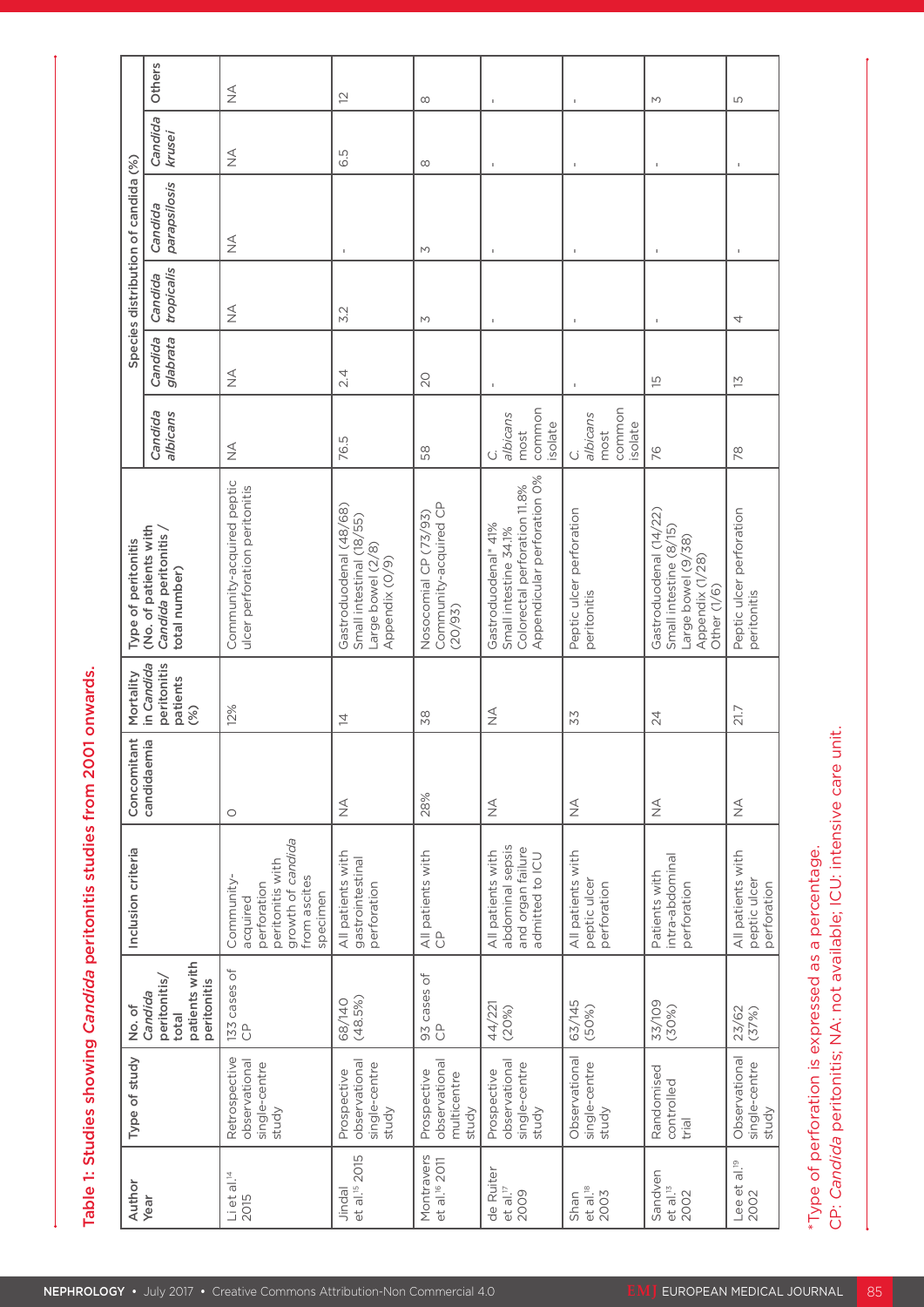Empirical therapy is a fever-driven approach. Fever in patients with various risk factors for IAC is used as a trigger to start antifungal therapy. Targeted therapy is the term used when antifungal therapy is given to patients with microbiologically proven IAC. Antifungals commonly used for treatment of IAC are azoles, echinocandins, and polyenes. Azoles act by interfering in fungal ergosterol synthesis and thus cause fungal cell membrane abnormalities. Polyenes (amphotericin B and its various lipid formulations) cause multiple pore formation in the fungal cell membrane while echinocandins interfere with fungal cell wall synthesis. Among the three groups, echinocandins are associated with the fewest side effects as their target site of action (i.e. the cell wall) is absent in human cells.

The current article is an attempt to describe various forms of IAC including their classification, risk factors, diagnosis, and management.

# LITERATURE SEARCH

A literature search using keywords including "intraabdominal candidiasis", "pancreatic candidiasis", "*candida* peritonitis", and "biliary candidiasis", from 2000–2017 was completed on PubMed, MEDLINE, EMBASE, and Google Scholar. References from relevant articles were also searched manually. Studies dealing with IAC were included in the review.

# *CANDIDA* PERITONITIS

# Definition and Classification

Peritonitis is defined as inflammation of peritoneal lining of the abdominal cavity, mostly caused by ≥1 infecting pathogen. Peritonitis occurring in patients without an obvious breach in continuity of the gastrointestinal epithelium is known as primary peritonitis.9,10 Secondary peritonitis occurs in patients with disruption of gastrointestinal continuity leading to soiling of the abdominal cavity with gastrointestinal contents. Tertiary peritonitis is a term used to describe those cases in which initial definitive treatment fails to control the peritonitis. Such patients may require multiple surgical interventions.<sup>11</sup>

#### **Anatomical site and subtypes**

*Candida* peritonitis can be divided into subtypes on the basis of anatomical site of perforation. Most studies show increased incidence of *Candida* peritonitis in patients with gastro-duodenal perforations. Appendicular perforation rarely leads to *Candida* peritonitis.<sup>12</sup> In a study by Sandven et al.,13 *candida* was isolated from intra-abdominal specimens in 33 (30%) out of 109 patients. When patients with an appendicular perforation were removed, the percentage increased to 39.5% (32 out of 81). Another method of classification is community-acquired peritonitis and nosocomial peritonitis.<sup>14</sup>

#### **Epidemiology and risk factors**

The rate of *Candida* peritonitis in patients with gastrointestinal perforation varies between 30% and 48%.15-19 Studies dealing with *Candida* peritonitis have been summarised in Table 1. Due to the lack of a clear demarcation between *candida* colonisation and *candida* infection of peritoneal cavity, robust literature is lacking in this field.20

#### **Species distribution**

Over the past two decades there has been a shift from albicans to nonalbicans species in immunosuppressed and ICU patients.<sup>21</sup> A species like *Candida glabrate*, which is the second most commonly isolated species, is less susceptible, while *Candida krusei* is inherently resistant to fluconazole.22 Knowledge of local epidemiology and resistance pattern can correctly guide the initial empirical antifungal therapy.<sup>23</sup>

Montravers et al.<sup>16</sup> described different case fatality ratios for different *candida* species in a study including 93 patients of *Candida* peritonitis. The case fatality ratio was higher for *Candida kefyr* (4/5, 80%) as compared to *Candida albicans* (22/63; 35%). Case fatality ratios were 7/22 (32%), 3/9 (33%), and 1/3 (33%), for *Candida glabrata*, *Candida krusei*, and *Candida tropicalis*, respectively.

#### *Candida* **as a risk factor for mortality**

Despite the ongoing controversy between the pathogenic and non-pathogenic nature of *candida*, its isolation has been linked with increased risk of death in certain subgroups. Montravers et  $al.^{24}$  in a case control study involving 91 cases and 168 controls of secondary and tertiary peritonitis, demonstrated isolation of *candida* as an independent predictor of mortality in patients with nosocomial peritonitis (infection >48 hours after admission) but not in community-acquired peritonitis (48% versus 28%). Upper gastrointestinal perforation was associated with increased risk of death (OR: 4.9; 95% CI: 1.6–14.8) in nosocomial peritonitis patients. Sandven et al.<sup>13</sup> showed that detection of yeast in intraoperative, intra-abdominal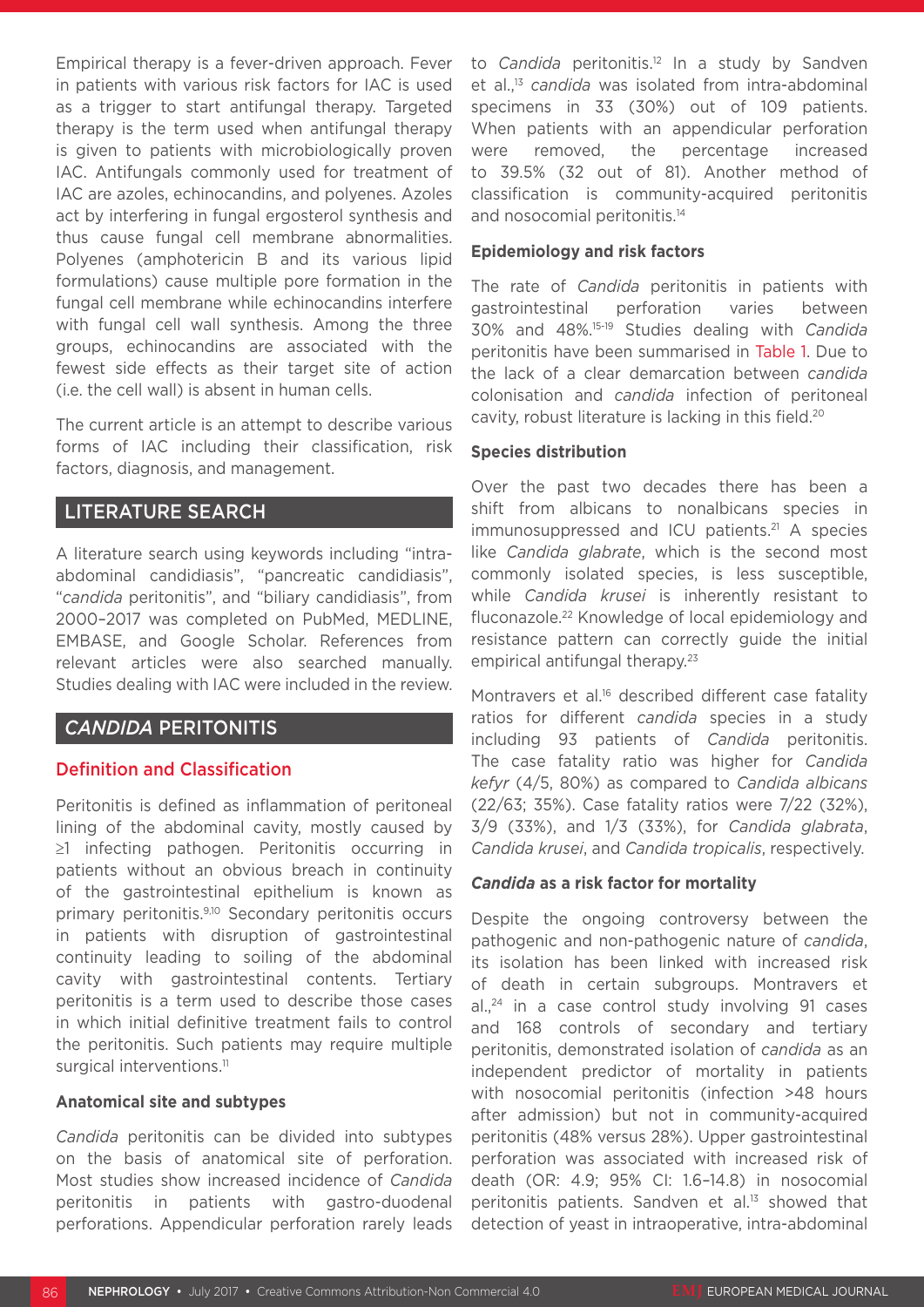specimen was associated with higher risk of death (OR: 11.5; p=0.03).

In a study by Dupont et al., $25$  upper gastrointestinal origin for peritonitis was found to be an independent risk factor for yeast isolation in severe intra-abdominal infections. Upper gastrointestinal perforation was identified as an independent risk factor for mortality in another study by the same author involving 83 *Candida* peritonitis patients.26 Mortality in *Candida* peritonitis ranges between 12% and 38% in various studies.<sup>14-19</sup>

# Pathogenesis

Its natural history involves progressive colonisation followed by invasion. In patients with peritonitis, other factors include extent and speed of debridement, adequacy of source control, number of re-operations, etc.

Calandra et al., $27$  in their landmark paper, studied 49 surgical patients in whom *candida* was isolated from ≥1 intra-abdominal specimen. Patients were divided into Group A (19 patients), in whom *candida* was considered pathogenic, and Group B (30 patients), in whom *candida* was considered non-pathogenic. *Candida* was regarded as pathogenic when isolated from intra-abdominal abscess or with postoperative peritonitis. In cases of mixed bacterial and fungal peritonitis, *candida* was regarded as pathogenic when associated with concomitant candidaemia or non-resolving clinical condition despite appropriate surgical management and antibiotic therapy. Group A patients had significantly higher mortality as compared to Group B patients. They were also subjected to multiple reoperations due to recurrent gastrointestinal perforations as compared to Group B patients, who mostly recovered after single surgical intervention. Authors highlighted that initial heavy growth of *candida* or a serial rise in the amount of *candida* growth should be considered highly predictive of infection.

Peritoneal contamination converts to invasive disease in the background of inadequate or delayed source control in a patient on broad spectrum antibiotic therapy.28 The most important determinant of the course of illness in patients with intraabdominal sepsis is 'source control'.29 The adequacy of source control has not been properly addressed in most of the studies on IAC.

**Diagnosis** 

to differentiate between *candida* colonisation and infection, an expert panel recommended systemic antifungal therapy to be considered only when the microbiological sample was obtained surgically or within 24 hours of external drainage. Positive cultures from the drains placed for >24 hours should not be treated.<sup>10</sup>

Newer diagnostic methods based on nonculture-based techniques are being employed to differentiate *candida* colonisation from infection.30 Beta-D glucan acts as a serum marker for early detection of invasive fungal infection.<sup>31</sup> A recently published meta-analysis reported the sensitivity of this test as  $76.8\%$  and specificity as  $85.3\%$ .<sup>31</sup> León et al., $33$  in a study on 176 non-neutropenic patients of severe abdominal conditions, showed that beta-D glucan with a positive test for *Candida albicans* germ tube antibody accurately differentiated *candida* colonisation from IC.33

# Management

Antifungal therapy in *Candida* peritonitis is still controversial. Antifungal prophylaxis is recommended in patients with recurrent perforation and anastomotic leaks by Canadian and European guidelines. $34,35$  According to Infectious Diseases Society of America (IDSA) guidelines, patients with recent abdominal surgery, an astomotic leaks, or necrotising pancreatitis should be considered for empirical antifungal therapy.36 Fluconazole achieves peritoneal concentration almost equal to that of serum after intravenous administration. Peritoneal concentrations of amphotericin B have been found to be variable. In one study, it was lower than serum level even during continuous infusion.<sup>37</sup> Weiler et al.<sup>38</sup> reported that though lipid formulations of amphotericin B achieve higher concentration in ascitic fluid, the concentrations were still low and may lead to treatment failure. Micafungin has been shown to have moderate penetration inside the peritoneum. Therapeutic levels were achieved for *Candida parapsilosis* (0.125–0.25 mg/L) and *Candida albicans* (minimal inhibitory concentration: 0.008–0.016) in a study including 10 patients of nosocomial peritonitis.39 Caution is required in species with lower sensitivity.

# PANCREATIC CANDIDIASIS

# Definition and Classification

Diagnosing fungal peritonitis is a challenge. Blood Pancreatic candidiasis is the term used when culture has low sensitivity (50%) for IC. In order there is microbiological isolation of *candida* from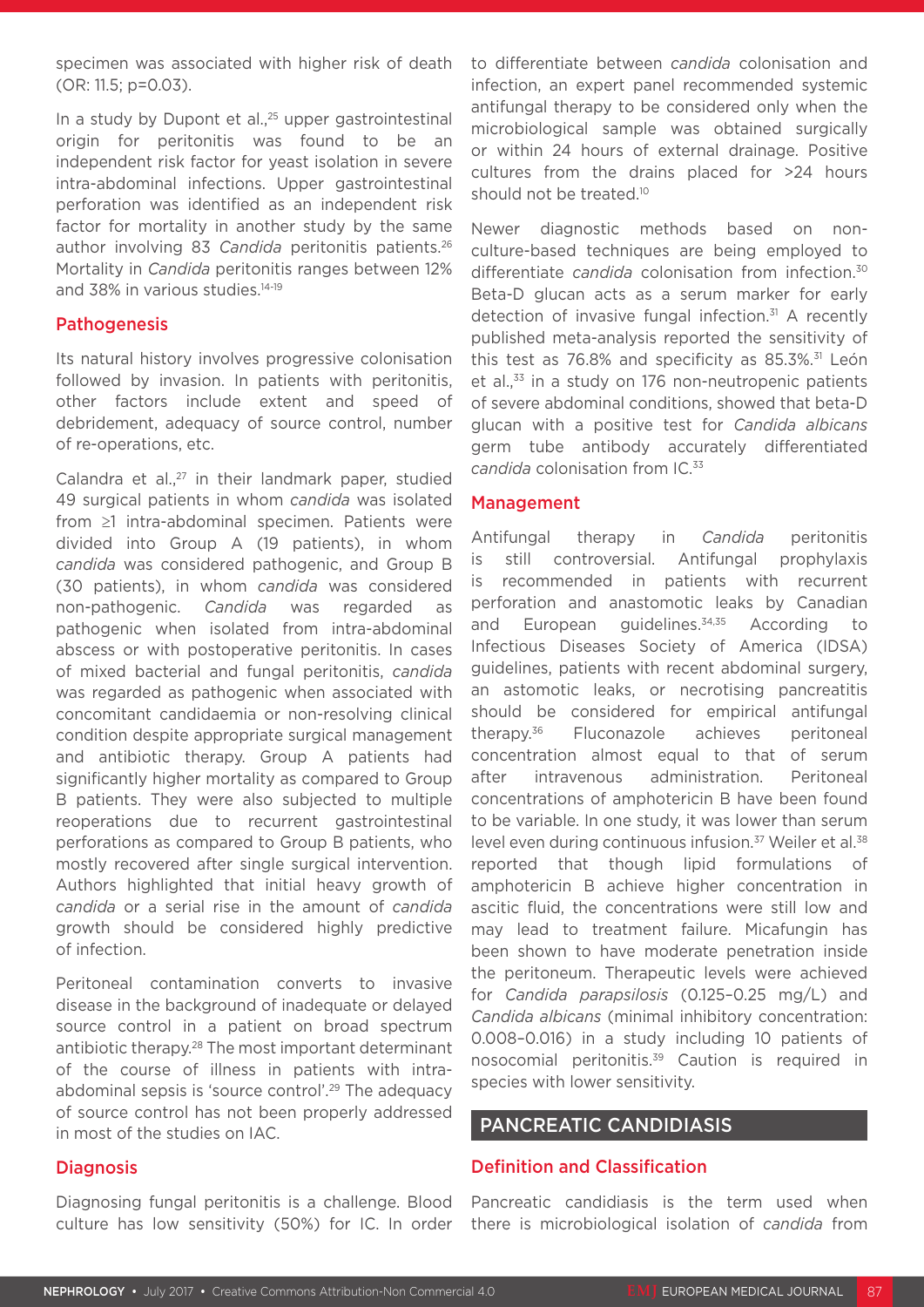pancreatic tissue. Infection occurs characteristically in the middle and late phase of severe acute pancreatitis.40 The risk of infective complications increases proportionally with the extent of pancreatic necrosis. Pancreatic *candida* infection is termed primary when positive culture is obtained during initial intervention (radiological/ endoscopical/surgical). It is termed secondary when it occurs after prior intervention. The term 'tertiary infection' is used for patients with persistent inflammation and super-infection after surgery.

# Epidemiology

The incidence of pancreatic candidiasis ranges between 5% and 68% in patients with severe pancreatitis, depending upon the patient population studied.41 Due to lack of standard definition and variation in diagnostic criteria, there is a wealth of data which is invalid for inter-institution comparison. Schmidt et al.<sup>42</sup> evaluated microbial flora in a retrospective study of 78 patients with pancreatitis who underwent endoscopic transmural drainage and necrosectomy for infected walled off pancreatic necrosis. Fifty-five patients (78%) had culture proven infected necrosis, while 23 had sterile necrosis. *Enterococci* were the most common pathogen, responsible for 45% of the infections followed by *Enterobacteriaceae* (42%). *Candida* (22%) was the third most common pathogen. *Candida* was common in the antibiotic treated group (20% versus 4%, respectively). Fungi isolation at the time of index endoscopy was associated with increased risk of mortality.

According to the author's experience, IC occurred in 8 (27%) out of 30 consecutively studied severe acute pancreatitis (SAP) patients.<sup>43</sup> Among these eight patients, two had isolated, deepseated infection (necrosum/drain fluid positive), three had isolated candidaemia, while three had both candidaemia and a deep seated infection. Multispecies candidiasis (>2 species) was found in two patients. Though mortality was not different between IC and the non-candidiasis group, patients with IC had increased durations of mechanical ventilation, shock, and days of ICU stay.

Hall et al.44 conducted a single-centre retrospective observational study of 101 SAP patients admitted to ICU, out of which 18 (17.8%) developed IC. Mortality in patients with invasive *candida* infection was significantly higher as compared to SAP patients without invasive *candida* infection (55.6% versus 24.1%; p=0.02). Various studies dealing with fungal infections in SAP are listed in Table 2.<sup>42-53</sup>

# Fungal Versus Bacterial Infection in Severe Acute Pancreatitis

Vege et al.<sup>45</sup> compared the outcome of fungal versus bacterial infection in a retrospective study involving 207 patients with SAP. Fifty-two percent of patients developed bacterial infections, while 30 (15%) also had concomitant *candida* infection. *Candida* infection was primary in 7 patients and secondary in the remaining 23 patients. Mortality rates were not different in bacterial infection and *candida* infection groups (20% versus 17%; p>0.41), but patients with *candida* infection had higher rates of organ failure and longer ICU and hospital stay.

# Risk Factors

Prolonged broad spectrum antibiotic use is considered a risk factor for pancreatic fungal infection but evidence is inconclusive. Total parenteral nutrition, breach in mucosal and skin barrier due to percutaneous drainage tubes, and central venous catheters are other risk factors for IC. *Candida* colonisation was found to be an independent risk factor for IC in 101 SAP patients admitted to the ICU in a single-centre observational study.44

#### Diagnosis

The spectrum of the disease can vary from low grade infection to fulminant sepsis with multiple organ failure which remains unresponsive to antibiotic therapy. Once the diagnosis of infected pancreatic necrosis is made, necrotic material for culture and sensitivity can be obtained either through computed tomography (CT)-guided needle aspiration or during endoscopic or open necrosectomy. Blood cultures have poor sensitivity, as *candida* is rapidly cleared from the blood. Non-culture based techniques (beta-D glucan, mannan, and anti-mannan antibodies, polymerase chain reaction [PCR]-based assays) are increasingly being used for early and rapid diagnosis of these infections.

#### Management

Treatment of *candida* infection of acute necrotising pancreatitis involves source control as well as systemic antifungal therapy. Echinocandins are the drugs of choice for targeted as well as empirical therapy in haemodynamically unstable patients, with the exception of infection with *Candida parapsilosis*.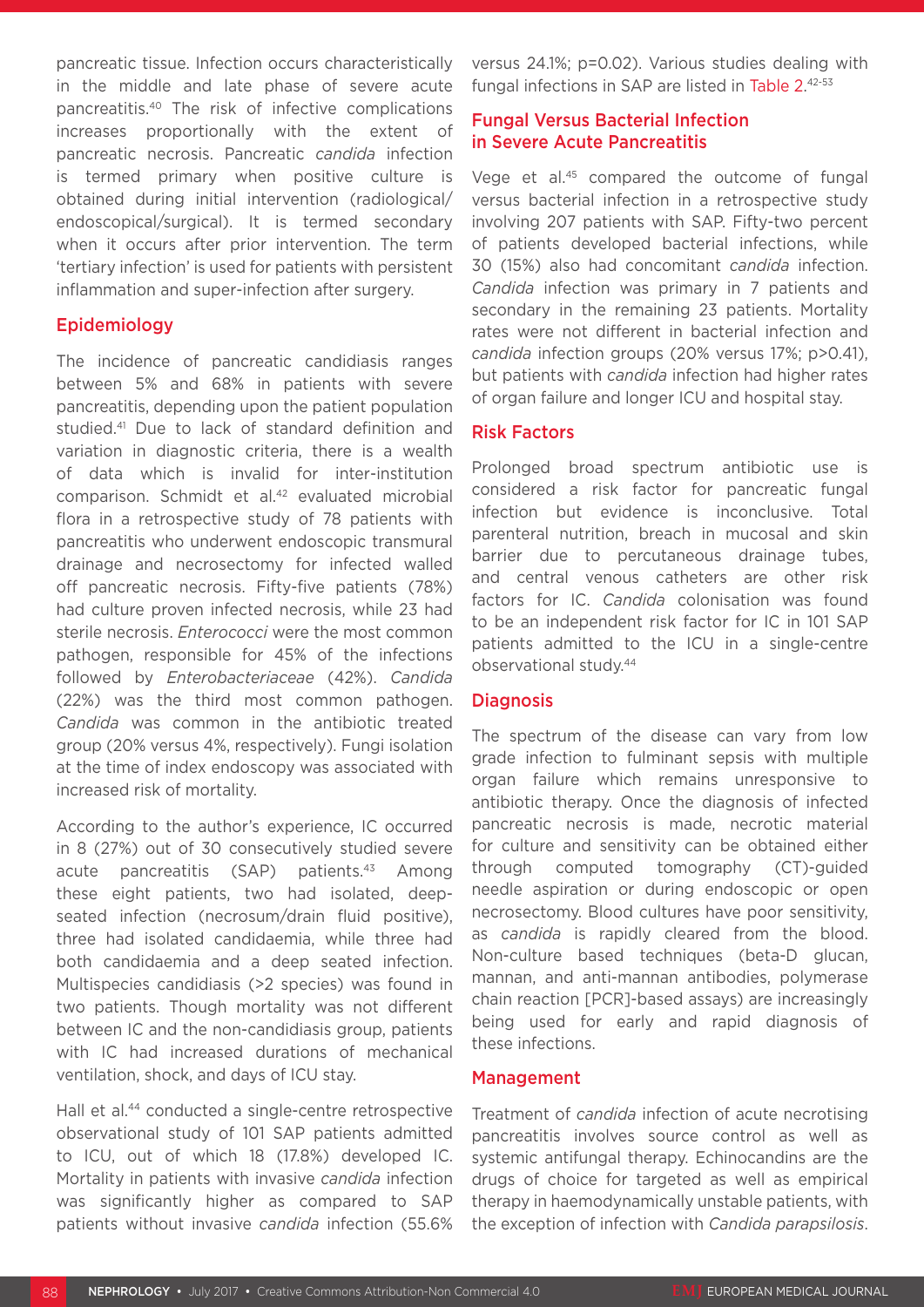|                    | Others                                                | LO.<br>$\overline{2}$ .                                                                                     | $\circ$                                                                                                                          | $\rightleftarrows$                           | $\circ$                              | $\circ$                              | $\circ$                              | $\circ$                                  |                                                                          |                                                                                        | $\circ$                                                    | $\approx$                             |                                              |
|--------------------|-------------------------------------------------------|-------------------------------------------------------------------------------------------------------------|----------------------------------------------------------------------------------------------------------------------------------|----------------------------------------------|--------------------------------------|--------------------------------------|--------------------------------------|------------------------------------------|--------------------------------------------------------------------------|----------------------------------------------------------------------------------------|------------------------------------------------------------|---------------------------------------|----------------------------------------------|
|                    | Candida<br>krusei                                     | $\circ$                                                                                                     | $\circ$                                                                                                                          | $\circ$                                      | $\circlearrowright$                  | $\circ$                              | $\circ$                              | LO                                       |                                                                          |                                                                                        | $\circ$                                                    | $\circ$                               |                                              |
|                    | Candida<br>parapsilosis                               | 25                                                                                                          |                                                                                                                                  |                                              |                                      |                                      |                                      |                                          |                                                                          |                                                                                        |                                                            |                                       |                                              |
|                    | Species distribution (%)<br>Candida<br>tropicalis     |                                                                                                             | $\circ$                                                                                                                          | $\equiv$                                     | $\circ$                              | $\circ$                              | $\circ$                              | $\circ$                                  |                                                                          |                                                                                        | $\circ$                                                    | $\circ$                               |                                              |
|                    | Candida<br>glabrata                                   | 25<br>12.5                                                                                                  | M                                                                                                                                | $\circ$                                      | $\circ$                              | 32                                   | $\circ$                              | $\pm$                                    |                                                                          |                                                                                        | $\circlearrowright$                                        | $\circ$                               |                                              |
|                    | Candida<br>albicans                                   | 25                                                                                                          | $\overline{\underline{\circ}}$<br>$\infty$                                                                                       | 22<br>67                                     | $\circ$<br>56                        | $\circlearrowright$<br>56            | $\circ$<br>$100$                     | $\overline{\infty}$<br>36                | $\stackrel{\triangle}{\geq}$                                             | g                                                                                      | $\circ$<br>$\stackrel{\textstyle\rm{0}}{\textstyle\rm{0}}$ | $\circ$<br>$\overline{\infty}$        | $\stackrel{\triangleleft}{\geq}$             |
|                    | Mortality<br>in SAP<br>with IC (%)                    | 62                                                                                                          | $rac{1}{2}$                                                                                                                      | 55.6                                         | 20                                   | 55                                   | $\circ$                              | $\pm$                                    | $\overline{\mathrm{o}}$                                                  | $\frac{1}{6}$                                                                          | 55                                                         | 64                                    | 25                                           |
|                    | Concomitant candidaemia                               | 3: isolated candidaemia<br>2: deep-seated candidiasis<br>3: both candidaemia and<br>deep-seated candidiasis | $\frac{\triangleleft}{\triangle}$                                                                                                | 5: candidaemia<br>10: IAC<br>3: Both         | Blood cultures not<br>evaluated      | 8: candidaemia<br>8: IAC<br>2: both  | $\stackrel{\triangleleft}{\geq}$     | $\stackrel{\triangleleft}{\geq}$         | $\stackrel{\triangleleft}{\geq}$                                         | $\stackrel{\triangle}{\geq}$                                                           | $\frac{4}{2}$                                              | $\frac{1}{2}$                         | $\stackrel{\triangleleft}{\geq}$             |
| Inclusion criteria |                                                       | Severe acute pancreatitis<br>admitted to ICU                                                                | Patients with acute<br>pancreatitis who underwent<br>endoscopic transmural<br>drainage and necrosectomy<br>for wall off necrosis | Severe acute pancreatitis<br>admitted to ICU | Severe acute pancreatitis            | Severe acute pancreatitis            | Necrotising pancreatitis             | Acute pancreatitis                       | Infected pancreatic necrosis<br>undergoing open surgical<br>necrosectomy | oing<br>reatitis undergoir<br>al necrosectomy<br>surgic<br>Acute pancr<br>open surgica | Infected pancreatic necrosis                               | Infected pancreatic necrosis          | Necrotising pancreatitis                     |
|                    | No. of SAP<br>pts with IC/<br>total No. of<br>SAP pts | 8/30                                                                                                        | 30/78<br>(38%)                                                                                                                   | $\frac{18}{17\%}$                            | 30/207<br>(14.5%)                    | 18/50<br>(36%)                       | $7/65$<br>(11%)                      | 22/335<br>(6%)                           | 46/220<br>(21%)                                                          | 5/30<br>(16.7%)                                                                        | 17/46<br>(37%)                                             | 22/92<br>(24%)                        | 8/103<br>(7.8%)                              |
|                    | Type of study                                         | Prospective<br>observational study                                                                          | Retrospective<br>observational study                                                                                             | Retrospective<br>observational study         | Retrospective<br>observational study | Prospective<br>observational study   | Retrospective<br>observational study | Retrospective<br>observational study     | Observational study                                                      | Retrospective<br>observational study                                                   | Retrospective<br>observational study                       | Retrospective<br>observational study  | pective<br>rvational study<br>Prosp<br>obser |
|                    | Year<br>Author                                        | <b>2017</b><br>Baronia<br>et al. <sup>43*</sup> 2                                                           | Schmidt<br>et al. <sup>42</sup> 2014                                                                                             | Hall et al. $^{44}$<br>2013                  | Vege et al. <sup>45</sup><br>2009    | Kochhar<br>et al. <sup>46</sup> 2008 | Berzin et al. <sup>47</sup><br>2007  | Chakrabarti<br>et al. <sup>48</sup> 2007 | Farkas<br>et al. <sup>49</sup> 2006                                      | et al. <sup>50</sup><br>King<br>2005                                                   | de Waele<br>et al. <sup>51</sup> 2003                      | Isenmann<br>et al. <sup>52</sup> 2002 | et al. <sup>53</sup><br>Gloor<br>2001        |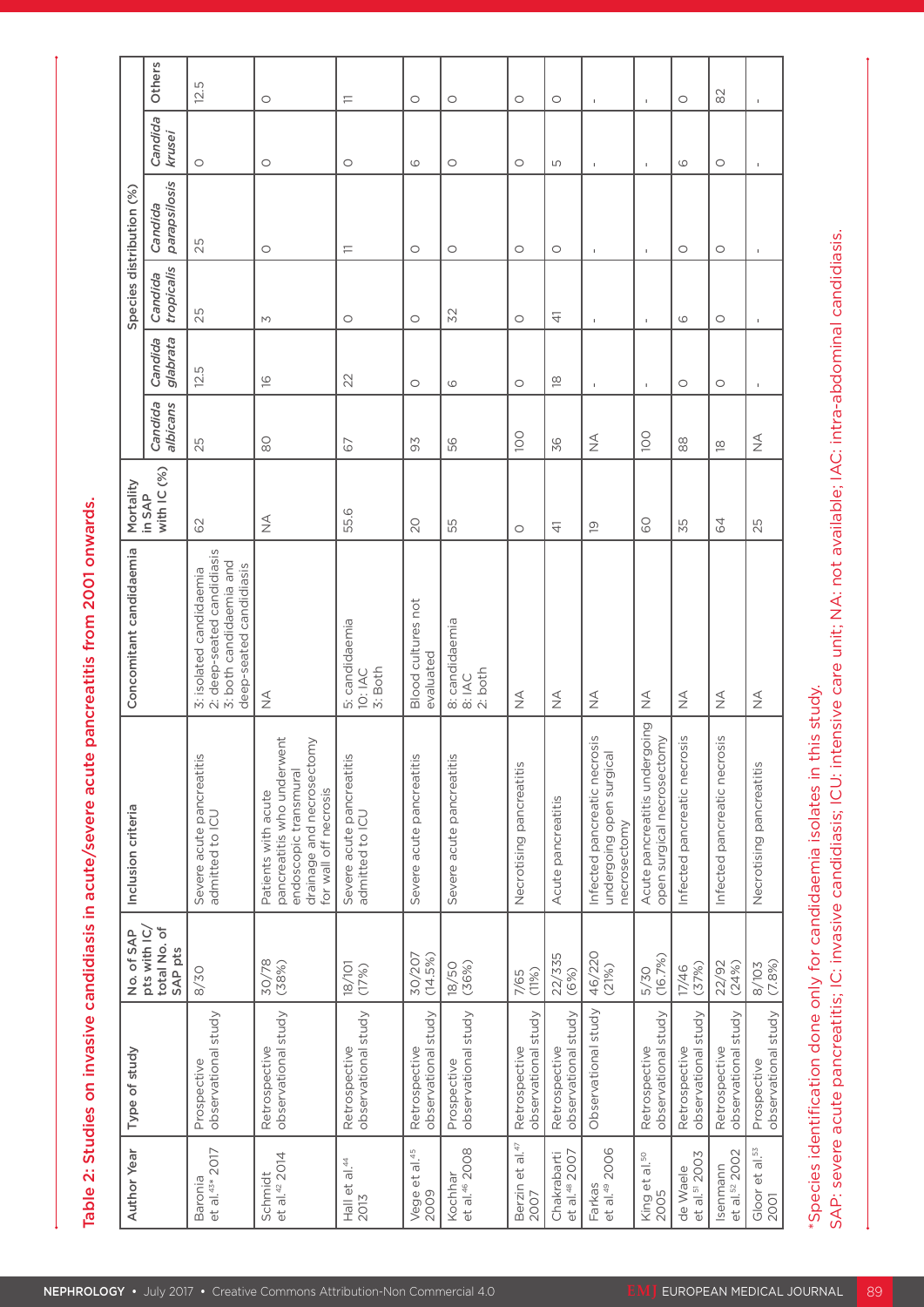Fluconazole is the preferred agent in infection with *C. parapsilosis,* as well as haemodynamically stable patients with no history of azole exposure. Antifungal prophylaxis remains an unresolved issue.54 There are limited reports on antifungal drug concentration in pancreatic tissue. Shrikhande et al.,55 in a study including 15 patients undergoing pancreatic surgery, reported that mean fluconazole concentration in the pancreas was 96% of the corresponding serum concentration. Penetration of the drug in pancreatic pseudocyst is slow and lower than that in plasma.<sup>56</sup>

# BILIARY CANDIDIASIS

## Definition

'Biliary candidiasis' is used when *candida* is isolated during microbiological analysis of bile fluid. While making a diagnosis of biliary candidiasis, it is important to differentiate infection from colonisation and contamination.

# Epidemiology

There is scarcity of literature in the field of biliary candidiasis. Reports from various authors show

variable rates of *candida* isolation from bile depending upon the cohort studied (Negm et al. 10%,57 Lenz et al. 44%58). Studies related to biliary candidiasis are listed in Table 3. 58-62

# Pathogenesis and Risk Factors

The pancreatobiliary system is a sterile environment. Sphincter dysfunction can play a role in translocation of *candida* from the gut into the relatively sterile environment of the pancreatobiliary system. In agreement with this concept, Lenz et al.<sup>58</sup> found previous endoscopic sphincterotomy (EST) to be an independent risk factor for biliary candidiasis in a multicentre study involving 127 patients. Other factors include repeated instrumentation, stasis, immunosuppression, prolonged broad spectrum antibiotic use, and surgery.

There are two observational studies on biliary candidiasis in primary sclerosing cholangitis (PSC) patients.<sup>59,61</sup> In one study,<sup>63</sup> 8 out of 67 PSC patients showed growth of *candida* in their bile samples. Patients with biliary *candida* had more severe cholangitis and higher CRP and serum bilirubin levels. In another study, 150 PSC patients admitted to a single centre from 2002–2012 were analysed.

| Author<br>Year                           | Type of study                                            | No. of                                 | Inclusion                                                                 | Concomitant | Mortality | Species distribution (%) |                     |                       |                   |               |  |  |  |
|------------------------------------------|----------------------------------------------------------|----------------------------------------|---------------------------------------------------------------------------|-------------|-----------|--------------------------|---------------------|-----------------------|-------------------|---------------|--|--|--|
|                                          |                                                          | cases/<br>total<br>patients<br>studied | criteria                                                                  | candidaemia |           | Candida<br>albican       | Candida<br>glabrata | Candida<br>tropicalis | Candida<br>krusei | <b>Others</b> |  |  |  |
| Lenz<br>$et$ al. $58$<br>2014            | Prospective<br>observational<br>multicentre<br>study     | 38/127<br>(29.9%)                      | Suspected<br>cholangitis and<br>biliary stricture<br>of unknown<br>origin | None        | 5%        | 61%                      | 16%                 | 11%                   | 3%                | 9%            |  |  |  |
| Rupp<br>et al. <sup>59</sup><br>2014     | Retrospective<br>observational<br>single-centre<br>study | 30/150<br>(20%)                        | Primary<br>sclerosing<br>cholangitis                                      | <b>NA</b>   | 60%       | 83%                      | 10%                 | 3%*                   | 6%*               | 3%            |  |  |  |
| Lenz<br>et al. <sup>60</sup><br>2009     | Prospective<br>observational<br>single-centre<br>study   | 54/123<br>(44%)                        | Patients<br>undergoing<br><b>ERCP</b> for various<br>indications          | <b>NA</b>   | <b>NA</b> | 52%                      | 31%                 | 3%                    | 2%                | 12%           |  |  |  |
| Kulaksiz<br>et al. <sup>61</sup><br>2009 | Prospective<br>observational<br>study                    | 8/67<br>(12%)                          | Primary<br>sclerosing<br>cholangitis                                      | <b>NA</b>   | <b>NA</b> | 62                       | 12                  | 12                    | $\circ$           | 12            |  |  |  |
| Domagk<br>et al. <sup>62</sup><br>2006   | Case series                                              | 7 cases                                | <b>Biliary tract</b><br>candidiasis                                       | <b>NA</b>   | <b>NA</b> | $100**$                  | $14**$              |                       |                   |               |  |  |  |

#### Table 3: Studies on biliary tract candidiasis from 2001 onwards.

\*In one patient *krusei* and *tropicalis* were concomitantly detected, \*\*One patient showed growth of two species i.e. *Candida albicans* and *Candida glabrate*. NA: not available; ERCP: endoscopic retrograde cholangiopancreatography.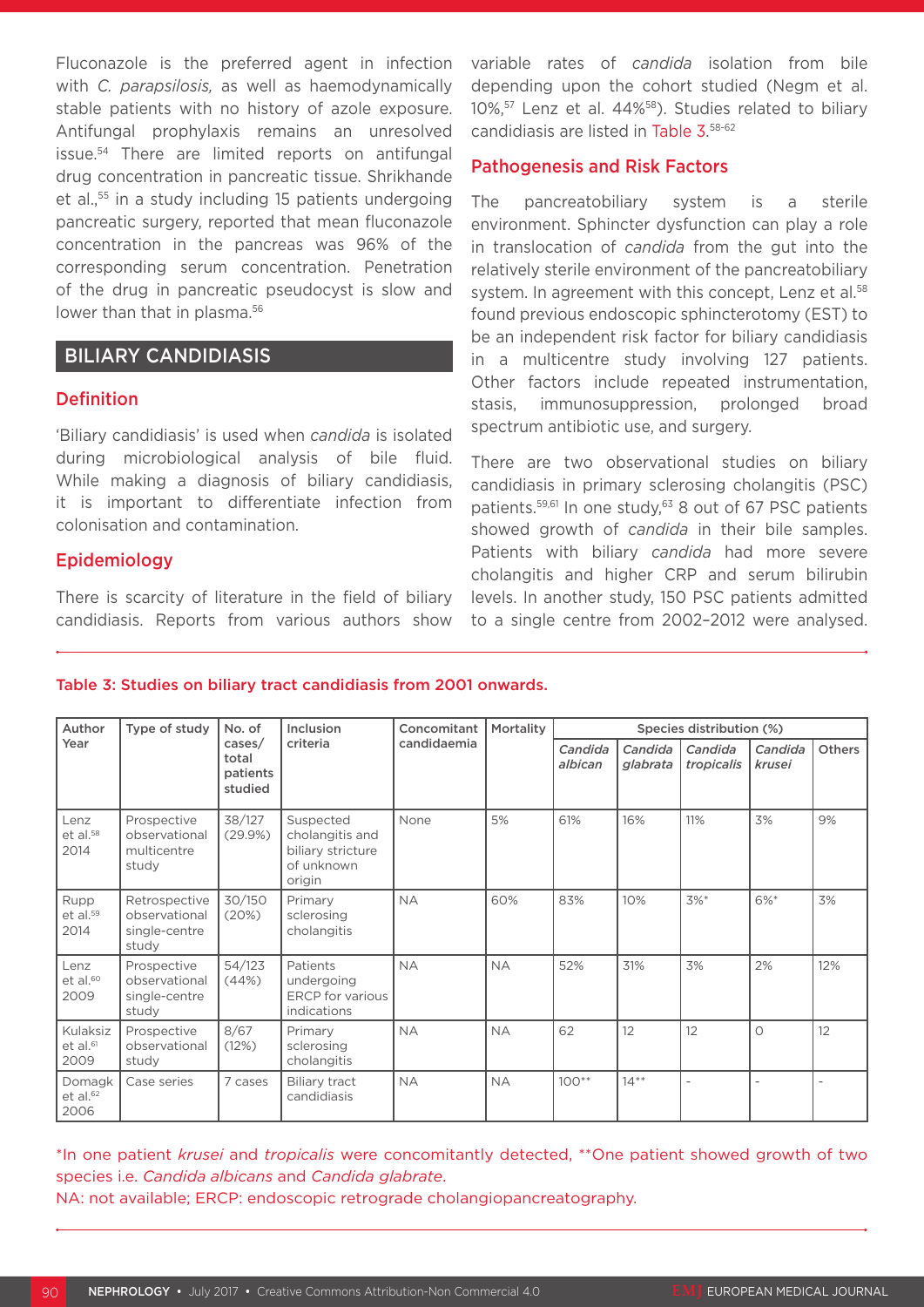Thirty patients were diagnosed as biliary candidiasis. They were sub-classified as transient biliary candidiasis (15 patients) and persistent biliary candidiasis (15 patients). Patients with persistent biliary candidiasis had reduced survival with a greater need for liver transplantation.

# **Diagnosis**

Clear diagnostic criteria are lacking in literature. Domagk et al.<sup>62</sup> published a case series of seven patients with biliary tract candidiasis. In two patients, hypoechoic material was visible in transabdominal ultrasonography, while in six patients a diagnosis of biliary mycosis was made via endoscopic retrograde cholangiopancreatography, where they were able to extract obstructing fungal tissue from the biliary tract.

Lenz et al.<sup>58</sup> suggested an algorithm for diagnosis and management of biliary candidiasis based on a multicentre prospective observational study conducted at three tertiary care centres in Germany. Bile samples from 127 patients of suspected cholangitis and biliary stricture of unknown origin were studied. The algorithm included *candida* antigen serology, infection parameters, and histological evidence for correct selection of patients for therapy.

Management

Treatment of biliary candidiasis includes systemic antifungals as well as endoscopic interventions (drainage of obstructed system via stent placement, debridement of biliary system by balloon catheter, placement of naso-biliary tube for local delivery of antifungal suspensions). Hepatotoxicity of the antifungal drugs should be considered when selecting an agent. Fluconazole and echinocandins are associated with lower risk of hepatic injury. Among the echinocandins, anidulafungin showed the lowest risk of elevated liver enzymes. Pooled risk estimates from randomised controlled trials showed elevation of liver enzymes (but not requiring stopping of treatment) was highest for voriconazole (19.7%), followed by itraconazole (17.4%) and amphotericin B formulations (14.1%).

# **CONCLUSION**

IAC may include *Candida* peritonitis, pancreatic candidiasis, biliary candidiasis, hepatosplenic (chronic disseminated), and gastrointestinal candidiasis. True differentiation between colonisation, contamination, and infection is difficult in IAC. Patients with progressive persistent colonisation, surgery, multiple instrumentation, immunosuppression, prolonged broad spectrum antibiotic use, and multiple organ failure are at increased risk of IAC. Current data in this field are heterogeneous due to lack of uniformity in diagnostic criteria. Further research in the field can be streamlined by conducting studies as per the recommendations given by a multidisciplinary expert panel.

# **REFERENCES**

1. Brusselaers N et al. Deep-seated *Candida* infections in the Intensive Care Unit. Neth J Crit Care. 2011;15(4):184-90.

2. Kullberg BJ, Arendrup MC. Invasive Candidiasis. N Engl J Med. 2015;373(15): 1445-56.

3. Morrell M et al. Delaying the empiric treatment of *Candida* bloodstream infection until positive blood culture results are obtained: a potential risk factor for hospital mortality. Antimicrob Agents Chemother. 2005;49(9):3640-5.

4. Vincent JL et al.; EPIC II Group of Investigators. International study of the prevalence and outcomes of infection in intensive care units. JAMA. 2009;302(21): 2323-9.

5. Bassetti M et al. A multicenter multinational study of abdominal candidiasis: epidemiology, outcomes and predictors of mortality. Intensive Care Med. 2015;41(9):1601-10.

6. Clancy CJ, Nguyen MH. Finding the "missing 50%" of invasive candidiasis: how nonculture diagnostics will improve understanding of disease spectrum and transform patient care. Clin Infect Dis. 2013;56(9):1284-92.

7. Bassetti M et al. A research agenda on the management of intra-abdominal candidiasis: results from a consensus of multinational experts. Intensive Care Med. 2013;39(12):2092-106.

8. Knitsch W et al. A randomized, placebocontrolled trial of preemptive antifungal therapy for the prevention of invasive candidiasis following gastrointestinal surgery for intra-abdominal infections. Clin Infect Dis. 2015;61(11):1671-8.

9. Bremmer DN et al. Spontaneous fungal peritonitis: a devastating complication of cirrhosis. Mycoses. 2015;58(7):387-93.

10. Kumar KV et al. Fungal peritonitis in continuous ambulatory peritoneal dialysis: The impact of antifungal prophylaxis on

patient and technique outcomes. Indian J Nephrol. 2014;24(5):297-301.

11. Blot S, De Waele JJ. Critical issues in the clinical management of complicated intra-abdominal infections. Drugs. 2005; 65(12):1611-20.

12. Blot SI et al. *Candida* peritonitis. Curr Opin Crit Care. 2007;13(2):195-9.

13. Sandven P et al. Significance of *Candida* recovered from intraoperative specimens in patients with intraabdominal perforations. Crit Care Med. 2002;30(3):541-7.

14. Li WS et al. Antifungal therapy did not improve outcomes including 30-day all-cause mortality in patients suffering community-acquired perforated peptic ulcer-associated peritonitis with *Candida* species isolated from their peritoneal fluid. J Microbiol Immunol Infect. 2015. pii:S1684-1182(15)00807-5. [Epub ahead of print].